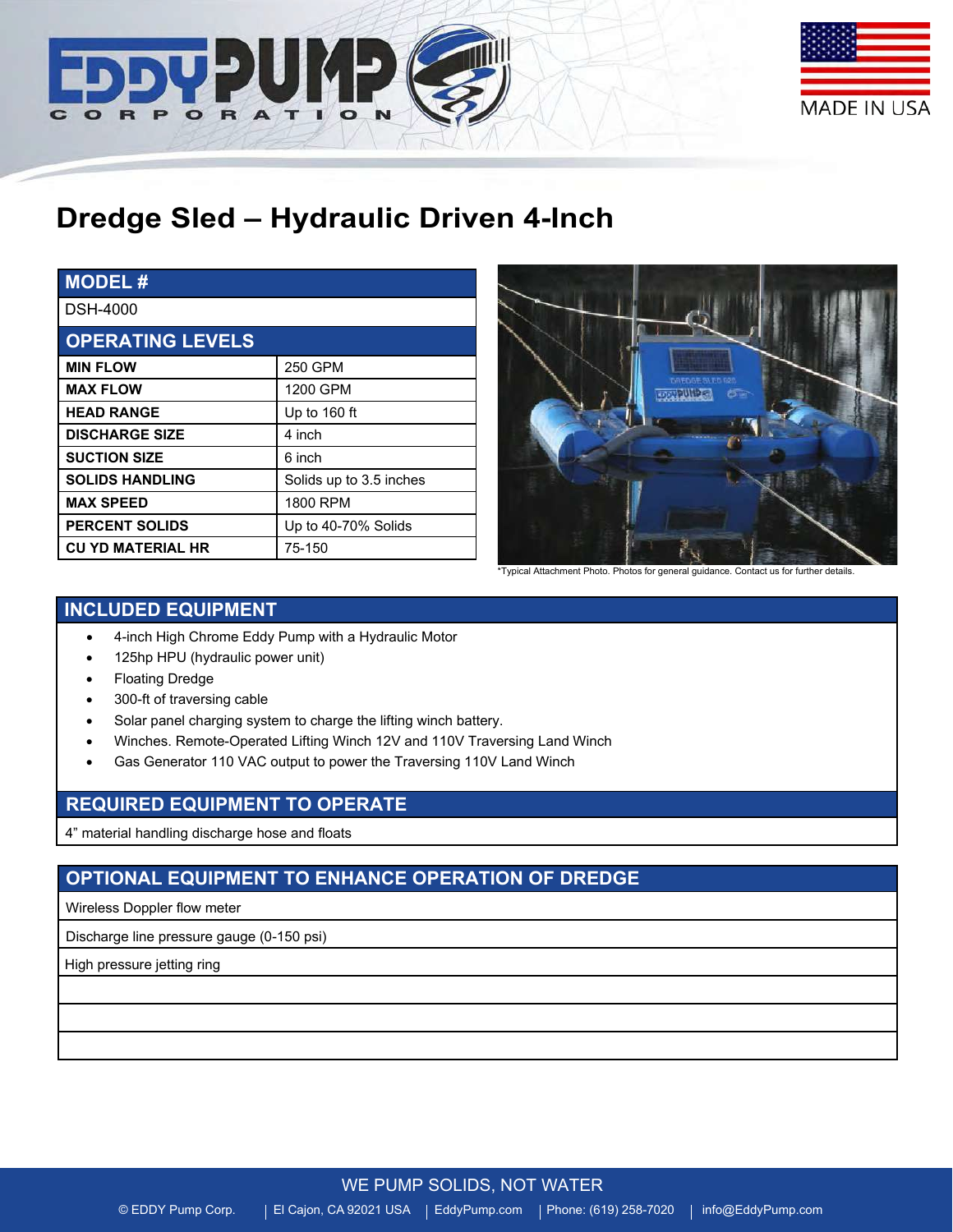





**EDDY Pump industrial Dredge Sleds** are non-clog pumps designed for high solids industrial pumping applications. Our patented pump technology outperforms all centrifugal, vortex and positive displacement pumps in a variety of the most difficult pumping applications.

Available in alternative power options and pump sizes depending on your application.

#### **Applications**

- Mining (Mineral Recovery)
- Lagoon Dredging
- Sand & Agg
- Shallow Industrial Ponds
- Dams
- Fly Ash & CoalAsh

#### **Features and Benefits**

- Non-Clog, High Viscosity, High Specific Gravity, HighAbrasives, Low pH Pumping Design
- Transport 40-70% Solids
- •Ability to pump objects of upto 3.5-inches in diameter

#### **Fluid Pumped**

- Sludge
- Slurry
- Bio-Sludge
- Mine Tailings
- Minerals
- Sand Mixtures

| <b>GENERAL SPECS</b>                                                |                |                  |
|---------------------------------------------------------------------|----------------|------------------|
| Production: 250-2500 GPM or 75-150 cubic yards of material per hour |                |                  |
| Head with 125HP hydraulic motor (12" rotor)                         | Up to 160 feet | Up to 61m        |
| Overall Weight (without pump)                                       | 3.307 lbs      | 1,500kg          |
| Overall Length                                                      | 9.8 feet       | 3 m              |
| Overall Height                                                      | 5.6 feet       | 1.7 <sub>m</sub> |
| Overall Width                                                       | 12.5 feet      | 3.8 <sub>m</sub> |
| Depth masts max lift (above waterline, pump retracted)              | 17.4 feet      | 5.3 <sub>m</sub> |
| <b>Standard Operating Depths</b>                                    | 1.6 to 16 feet | $0.5$ to $5m$    |
|                                                                     |                |                  |
|                                                                     |                |                  |